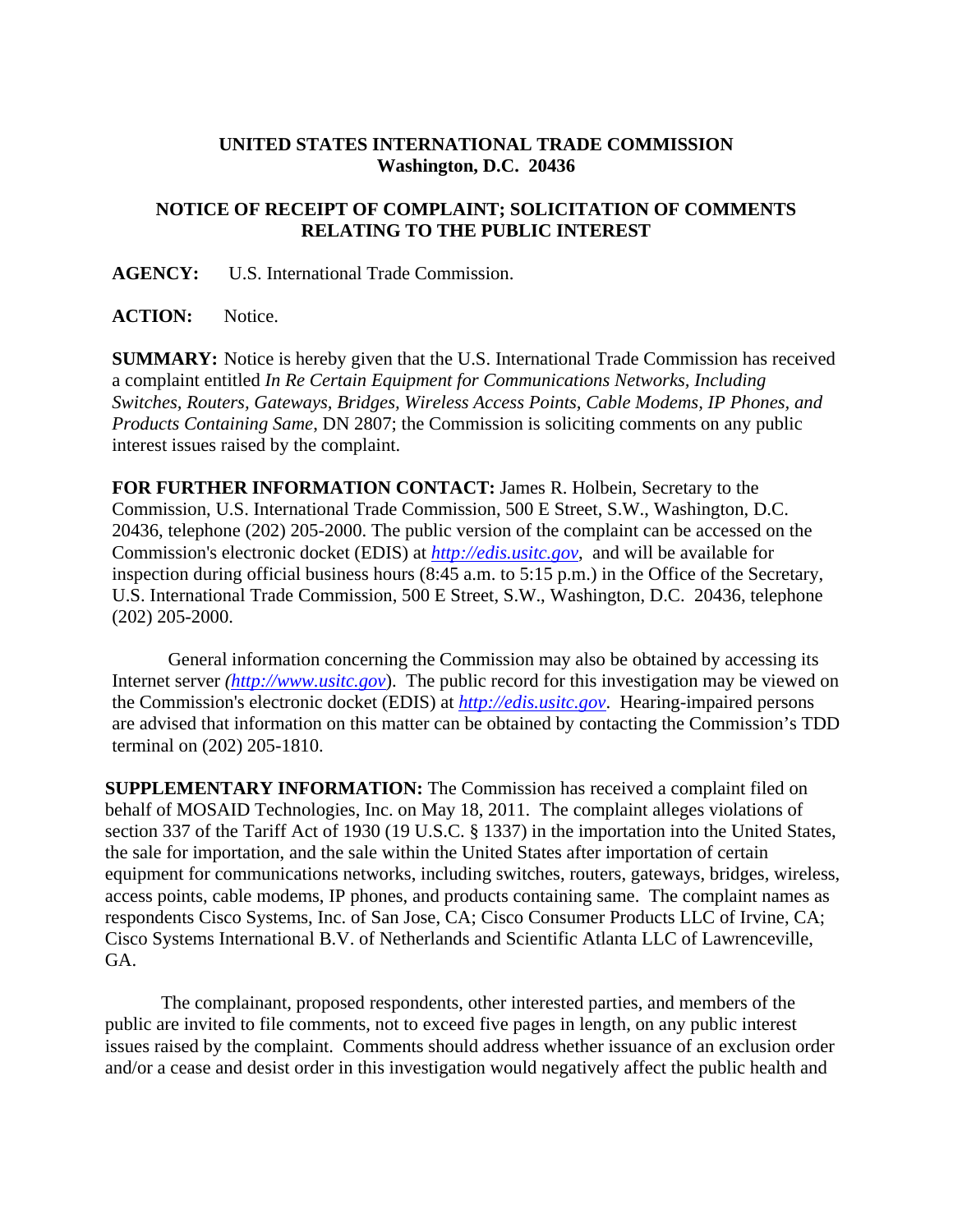welfare in the United States, competitive conditions in the United States economy, the production of like or directly competitive articles in the United States, or United States consumers.

In particular, the Commission is interested in comments that:

- (i) explain how the articles potentially subject to the orders are used in the United States;
- (ii) identify any public health, safety, or welfare concerns in the United States relating to the potential orders;
- (iii) indicate the extent to which like or directly competitive articles are produced in the United States or are otherwise available in the United States, with respect to the articles potentially subject to the orders; and
- (iv) indicate whether Complainant, Complainant's licensees, and/or third party suppliers have the capacity to replace the volume of articles potentially subject to an exclusion order and a cease and desist order within a commercially reasonable time.

 Written submissions must be filed no later than by close of business, five business days after the date of publication of this notice in the *Federal Register*. There will be further opportunities for comment on the public interest after the issuance of any final initial determination in this investigation.

 Persons filing written submissions must file the original document and 12 true copies thereof on or before the deadlines stated above with the Office of the Secretary. Submissions should refer to the docket number ("Docket No. 2807") in a prominent place on the cover page and/or the first page. The Commission's rules authorize filing submissions with the Secretary by facsimile or electronic means only to the extent permitted by section 201.8 of the rules (see Handbook for Electronic Filing Procedures,

http://www.usitc.gov/secretary/fed\_reg\_notices/rules/documents/handbook\_on\_electronic\_filing. pdf ). Persons with questions regarding electronic filing should contact the Secretary (202-205- 2000).

 Any person desiring to submit a document to the Commission in confidence must request confidential treatment. All such requests should be directed to the Secretary to the Commission and must include a full statement of the reasons why the Commission should grant such treatment. *See* 19 C.F.R. § 201.6. Documents for which confidential treatment by the Commission is properly sought will be treated accordingly. All nonconfidential written submissions will be available for public inspection at the Office of the Secretary.